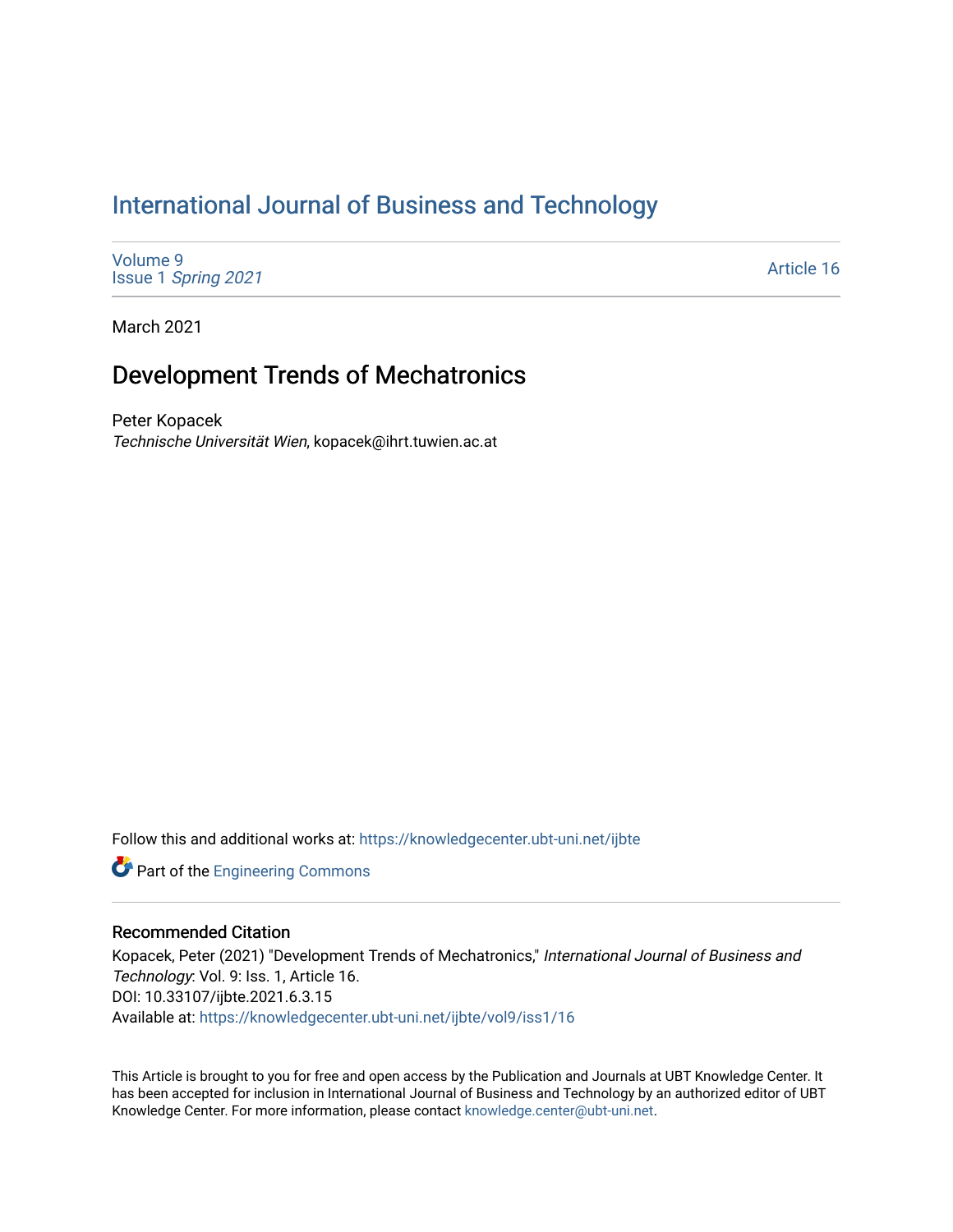## **Development Trends of Mechatronics**

Peter Kopacek<sup>1</sup>, Ines Bula<sup>2</sup>

<sup>1</sup> Institute for Mechanics and Mechatronics, IHRT, TUWien, Austria [\(kopacek@ihrt.tuwien.ac.at\)](mailto:kopacek@ihrt.tuwien.ac.at)

<sup>2</sup> Department of Engineering UBT (ines.bula@ubt-uni.net)

**Abstract:** Mechatronics is an interdisciplinary field integrating Mechanical Engineering, Electronics, and Computer Science. In this paper are presented the "face" of was changing dramatically over recent years. The complexity of devices and systems has increased dramatically, requiring a system-level approach to mechatronics design. This approach helps engineers to combine mechanical and control design, execute a test easily, and reuse algorithms within the final embedded delivery framework. This trend at system level is fuelled by growing investments in the fields of medical, life sciences and renewable energy as well as developments in industrial machinery. This approach greatly improves the design process by combining best practices and technology available to streamline design, prototyping, and implementation. By splitting the design process into parallel threads, the engineers may introduce a more efficient process of creation. Improving our way of life and the goods we use is not constrained by the common fields limits. In the nearest future, mechatronics will play a major role in enhancing the reliability, protection and affordability of products. In this paper are presented a development trends in Mechatronics and the future research will look into the negative effects of these technologies and necessary solutions to mitigate the threats.

**Keywords**: Mechatronic, Trends, Education, Cobots, Renewable sources.

#### **1 Introduction**

Mechatronics is an artificial word describing the integration of mechanical engineering with electronics, computer systems, and advanced controls to design, construct, and operate products and processes. Mechatronics is one of the newest branches of classic engineering with far-reaching applications. Generally, a mechatronic system can be seen as a mechanism, which is driven by actuators that are controlled via microelectronics and software using feedback from one or more sensors.



**Fig.1** Basic components and disciplines of Mechatronics [1].

Mechatronics is therefore the title given to the sub-discipline of engineering which studies the integration of mechanical and electronic technologies to create 'intelligent' machines, systems and controllers. Mechatronics is an interdisciplinary field integrating Mechanical Engineering, Electronics, and Computer Science.

Failure of advanced technology projects has often been attributed to non-technical rather than technical problems. Research has postulated that the poor treatment of nontechnical issues within advanced engineering programmes has contributed to systems failure, as those charged with designing, developing and implementing the technologies have not been provided with the necessary set of skills and knowledge needed to manage these non-technical issues.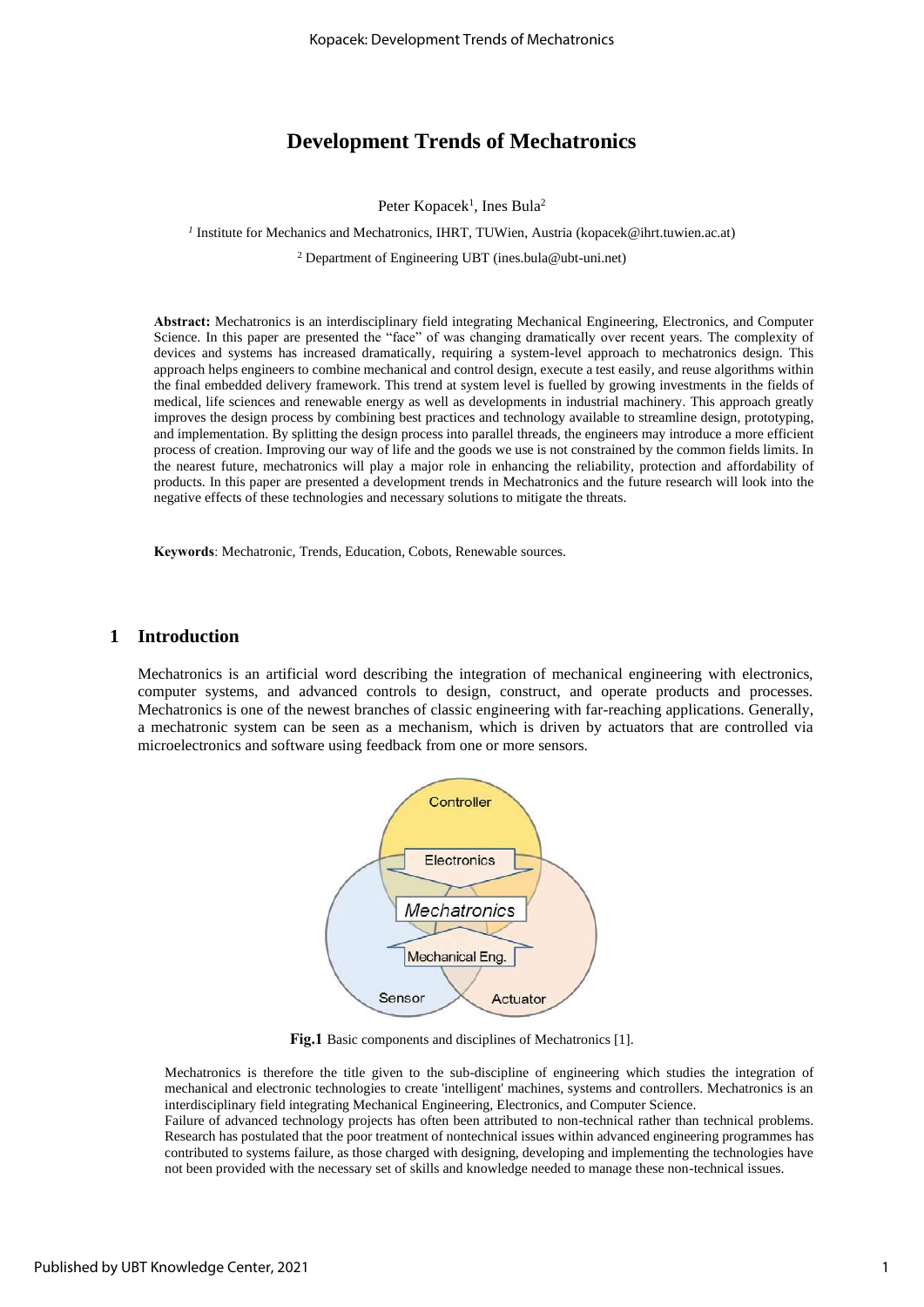As a result, high profile professional bodies have called for a greater balance between technical and nontechnical competences of technologists (for example review websites of Just IT Training & Recruitment (JP Morgan and Goldman Sachs International).

Mechatronics as an umbrella integrates areas of technology like measurement systems and sensors, actuation systems and drives, systems behavior, control, and microprocessor systems.

Currently we have the following Mechatronic systems requires the following theoretical basic knowledge: • Conventional: Classical Mechanics, Electronics, Control Engineering.

- Micromechatronic Systems MEMS: Classical Mechanics, Electronics, Control Engineering
- Nanomechatronic Systems NEMS: Quantum Theory, Advanced Control Engineering
- Femtomechatronic Systems FEMS: Quantum Theory, Advanced Control Engineering
- Atomechatronic Systems ATEMS
- Conventional, and Micromechatronics Systems are realized since 2000
- Nanomechatronic systems are in realization.
- FEMS will be realized in 2-3 years and
- Atomechatronic Systems ATEMS are currently a dream.

The definitions "What is Mechatronics" are quite different like: "Integrated optimal design of a mechanical system and its embedded control system. Not every controlled mechanical system is a mechatronic system. In many cases the control is just an add-on in a sequential design procedure. The most important term is Embedded". Mechatronic design is a teamwork of specialists from Mech.Eng., Electrical. Eng., Control. Eng.) supervised by a Mechatronic Manager [1].



**Fig.2**. A humanoid robot as a frequently used example of a Mechatronic System [1]

Classical examples for mechatronic systems are mass-produced products like washing machines, dish washers, microwave ovens, cameras, watches, hi-fi and video recorder systems, central heating controls, sewing machines, smart homes or for (self-driving) cars active suspension, antiskid brakes, engine control, speedometer display, transmission, assistance systems. In Production Automation Production 4.(5,6).0, networked robots, collaborative robots, cooperative robots.

#### **2. Education in Mechatronics**

A mechatronics technician use engineering and mathematical principals to implement and maintain electronic systems lie those used for computers. It is a new career that is considered multi-craft that focuses on the skills needed to work on robotic and intelligent equipment. Currently a mechatronics technician have to have knowledge able to work on anything from banking machines to multi-million dollar, highly complex mechanical equipment. Often mechatronics technicians assist in the design/development and engineering staff to develop, repair and maintain electronic/robotic systems and individual components. The may be involved with the development of a product from the conception through testing and production. Therefore he or she must to be educated in: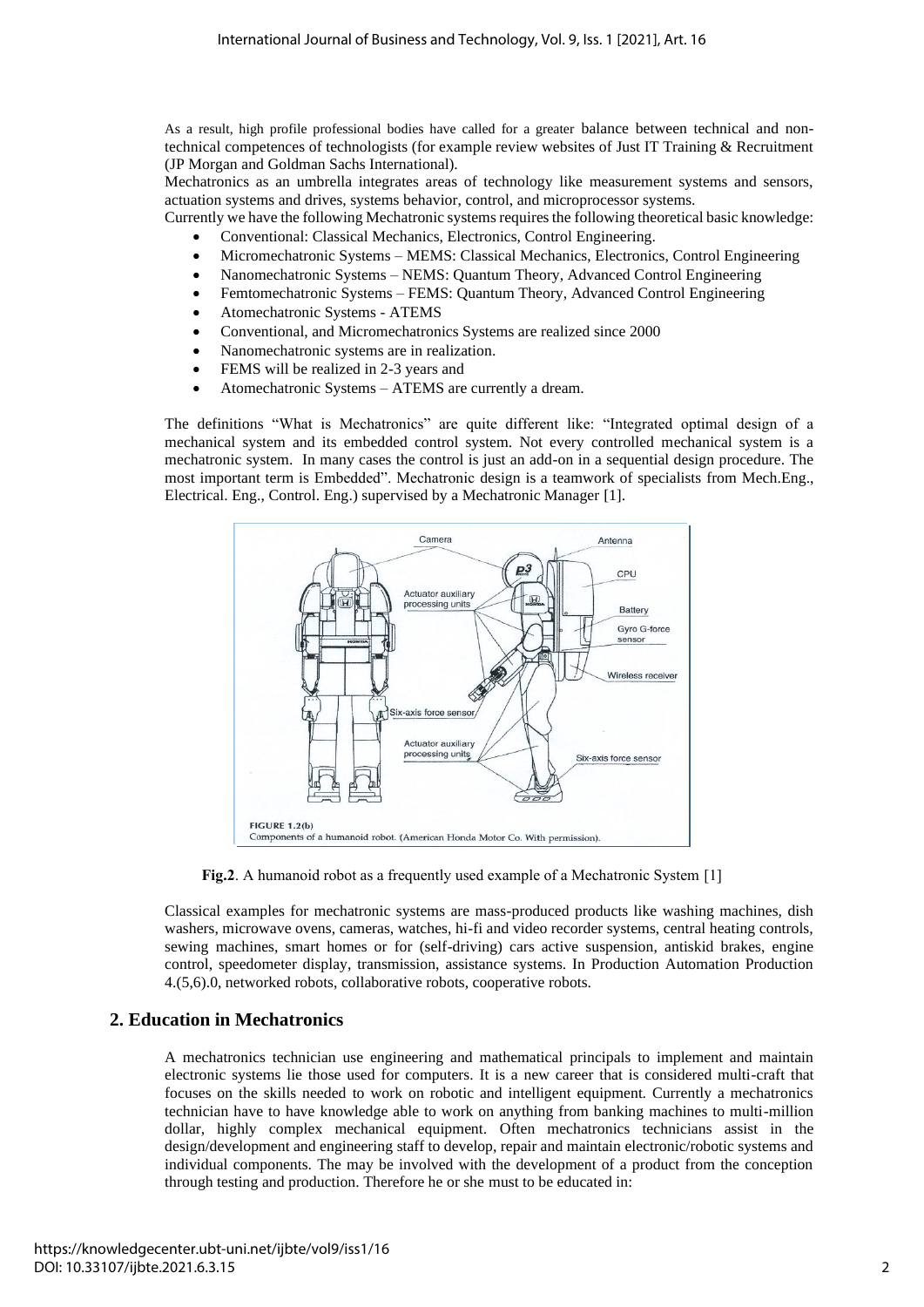- Applied mechanics
- Advanced control
- Pneumatics and hydraulics
- Computer software/hardware
- Materials science
- Analog and digital communications
- Advanced programming methods.

For example in Austria we have currently a lot of new education programs [1]

#### **3. Trends in Mechatronics**

The "face" of was changing dramatically over recent years. The complexity of devices and systems has increased dramatically, requiring a system-level approach to mechatronics design. This approach helps engineers to combine mechanical and control design, execute a test easily, and reuse algorithms within the final embedded delivery framework.

This trend at system level is fuelled by growing investments in the fields of medical, life sciences and renewable energy as well as developments in industrial machinery. This approach greatly improves the design process by combining best practices and technology available to streamline design, prototyping, and implementation. By splitting the design process into parallel threads, the engineers may introduce a more efficient process of creation. In the past a team has had to wait for a practical prototype to create a control algorithm for a mechanical device. Now engineers can use a virtual prototype based on concept models and simulation data to get started faster.

Ghost of Computing entails a decline in electronics capacity/size (miniaturization). When the size of the technology required for a computer is getting closer and closer to zero, the problem is no longer how much smaller and more powerful the technology can be produced, but what the technology can be used in now. Society is reaching a peak and turning point where there seem to be no end to limitations and mechatronic minds are able to realize every existence. Mechatronics supports broad areas of interdisciplinary expertise. Improving our way of life and the goods we use is not constrained by the common fields limits. With the ever-changing demands and requirements of a dynamic and complex world, to keep in tandem, technologies and inventions have to progress at a very fast pace. In the nearest future, mechatronics will play a major role in enhancing the reliability, protection and affordability of products. Future research will look into the negative effects of these technologies and necessary solutions to mitigate the threats [2].

#### **4. Mechatronics Management**

It was clear that mechatronic managers must possess the core skills of mechanical engineers and electrical engineers as well as management and business. Their knowledge enables them to supervise or solve a wide range of mechanical, electrical and software problems, allowing them to participate in and lead multidisciplinary design teams.

Furthermore, they have to have the usual competencies from Engineering Management

Technical Competence: the individual has sufficient subject knowledge and can plan and organise so as to achieve maximum results.

Administrative Competence: the individual has a range of business knowledge, can follow rules, procedures and guidelines set out by the organisation and can perform to the expected standards set out by the organisation.

Ethical Competence: The individual has moral standards which guide them in their decision making activities in the work environment.

Productive Competence: The individual is efficient and capable of producing desirable results. Productive competence particularly focuses upon the capability of the professional to continuously develop their knowledge and skills.

Personal competence: The individual can manage time, possesses necessary 'people skills', time management, communications and conflict management skills to operate effectively in the working environment. [1]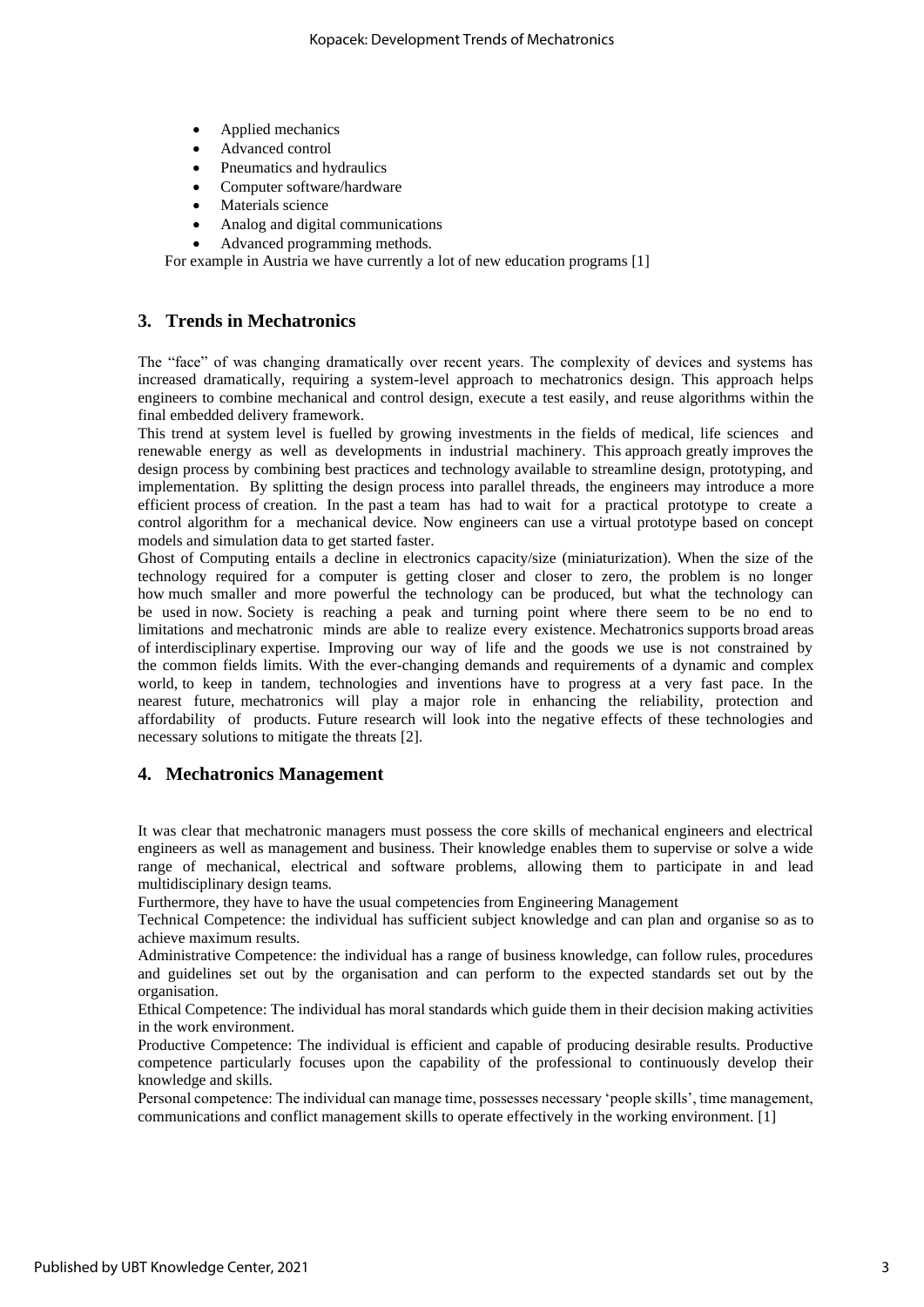## **5. Examples**

#### **5.1.Robotics**

Automation and robotics excel in the manufacture of standardised products using standard manufacturing processes in high volumes to an excellent quality standard. When creativity or customisation is expected, the human being is key. The solution is the collaboration of robots and the humans. Traditional robots cannot work side by side with humans but Cobots are designed to work in synchronisation with human employees and were first developed in 2012 in Denmark.

A Cobot is not a replacement robot; it assists workers rather than replaces them. These robots are safe around humans by using force limiting sensors and rounder geometries than traditional robots. They are lightweight and thus are easily moved from task to task. In addition they are easy to implement and use without a specialised automation Engineer or Technician. In fact, an Operator with Cobot programming skills can deploy it. Another advantage mentioned previously is that Cobots are so affordable that it is a worthwhile investment for any company, regardless of the size of the company.

Cobots are extremely versatile and can be used for a wide variety of applications, examples of which include: Packaging and Palletizing, Machine Tending, Industrial Assembly, Pick and Place, Quality Inspection, Injection Molding, CNC Tending, Assembly, Polishing, Screw driving, Gluing, Dispensing and Welding. They can be easily changed over from one operation to another is a very short time. At the moment they are being used in the larger manufacturing companies but there is an opportunity to introduce this technology into small to medium size companies [3]

As detailed by the ISO10218 standard, robots can have four types of safety features. They are:

- Safety Monitored Stop
- Hand Guiding
- Speed and Separation Monitoring
- Power and Force Limiting

The safety monitored stop is implemented in environments where the robots operate mostly alone, with occasional human interference. The feature will cause the robot to pause (though not shutdown) when the safety zone is violated (i.e. a human enters its workspace). The speed and separation monitoring feature are an extension of safety monitored stop. Instead of adopting a single behaviour throughout the robot's entire workspace, the latter is gradated into several safety zones.

The research is called "The Industrial Collaborative Robots Competitive Assessment" concluded that Universal Robots (UR) were leading, particularly when focusing on the implementation volumes. The companies ranked in the assessment were: ABB, Aubo Robotics, Automata, Doosan Robotics, FANUC, Franka Emika. Kuka AG, Precise Automation, Productive Robotics, Techman Robot, Universal Robots. Yaskawa Motoman



ABB Yumi, Yaskawa HRC10, Kuka iiwa, iisy, Universal Robots, Franka Emika, ESI C15, Doosan Robotics, HAN'S Robot Elfin, SIASUN, Nachi CZ10, F&P Robotics, Techman TM12, Hanwa, HCR-5, Kassow Robotics, Productive Robotics ob7, Yuanda M6, AUBO i5

**Fig.3:** Cobots [3]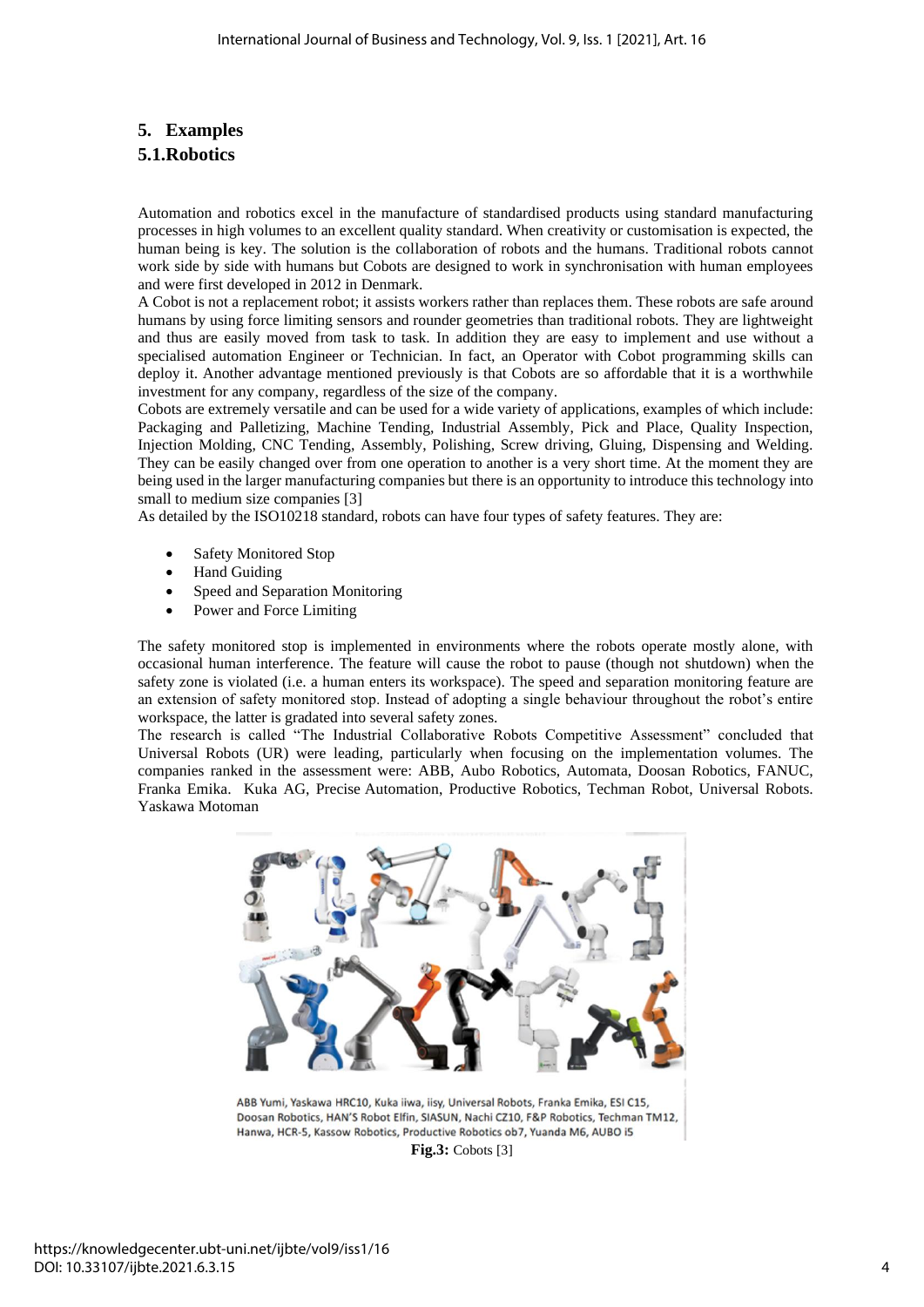#### **5.2 Renewable Energies**

Mechatronic and renewable energy systems are all over our world, with electrical energy as their basis. Renewable energy systems such as: Photovoltaic (PV) systems, concentrated solar power (CSP) systems, Wind turbines, geothermal power plants, Wave converters, and Bio gas power plants, "produce" electrical energy [4]. Mechatronic energy systems consume and/or (partially) store electrical energy. The importance of Mechatronic Engineering will further increase due to consumer demands for "smart" tools, devices and systems. Hence, mechatronics is described as mechanical engineering for the 21st century [5].

The importance is a reliable and efficient operation of these systems and their interconnection with the future power grid to ensure global welfare and sustainability.

#### **5.3 Production Automation**

Kopacek in 2019 stated that industry 4.0 combines production methods with state-of-the-art information and communication technology. The driving force behind this development is the rapidly increasing digitization of the economy and society, and the result, manufacturing and the work environment are irreversibly changing exponentially. In the tradition of the steam engine, the production line, electronics and information technology, smart factories are now determining the fourth industrial revolution. The technological foundation is provided by intelligent, digitally networked systems that will make largely self-managing production processes possible [6]

The focus of Europe is now on the implementation of strategic concepts. With a strong technical foundation, the challenge in Europe is to balance the opportunities of digitalisation in industrial value creation with the needs of a human-centric world of employment. Europe sees Industry 4.0 and 5.0 as a socio-technological challenge. Reclaiming industrial competitiveness is critical in manufacturing as well as the preservation of sustainable careers. Breque et al state that "there a consensus on the need to better integrate social and environmental European priorities into technological innovation and to shift the focus from individual technologies to a systemic approach." [7]

A framework of the emerging Industry 5.0 can be seen in figure 1 as proposed by Doyle-Kent in 2021 [8]. The importance of education leading this field cannot be underestimated, and an interdisciplinary approach combining the technological, social ethical, industrial, environmental and management aspects is required going forward to enable graduates not just to survive but to flourish in their future careers.



**Fig. 4**. Conceptual framework illustrating Industry 5.0 [8]

Additionally an Industry 5.0 definition has been put forward by Doyle-Kent so that researchers can easily conceptualisation this paradigm shift that is fast approaching. "Industry 5.0 is the human-centered industrial revolution which consolidates the agile, data driven digital tools of Industry 4.0 and synchronises them with highly trained humans working with collaborative technology resulting in innovative, personalised, customised, high value, environmentally optimized, high quality products with a lot size one." [8].